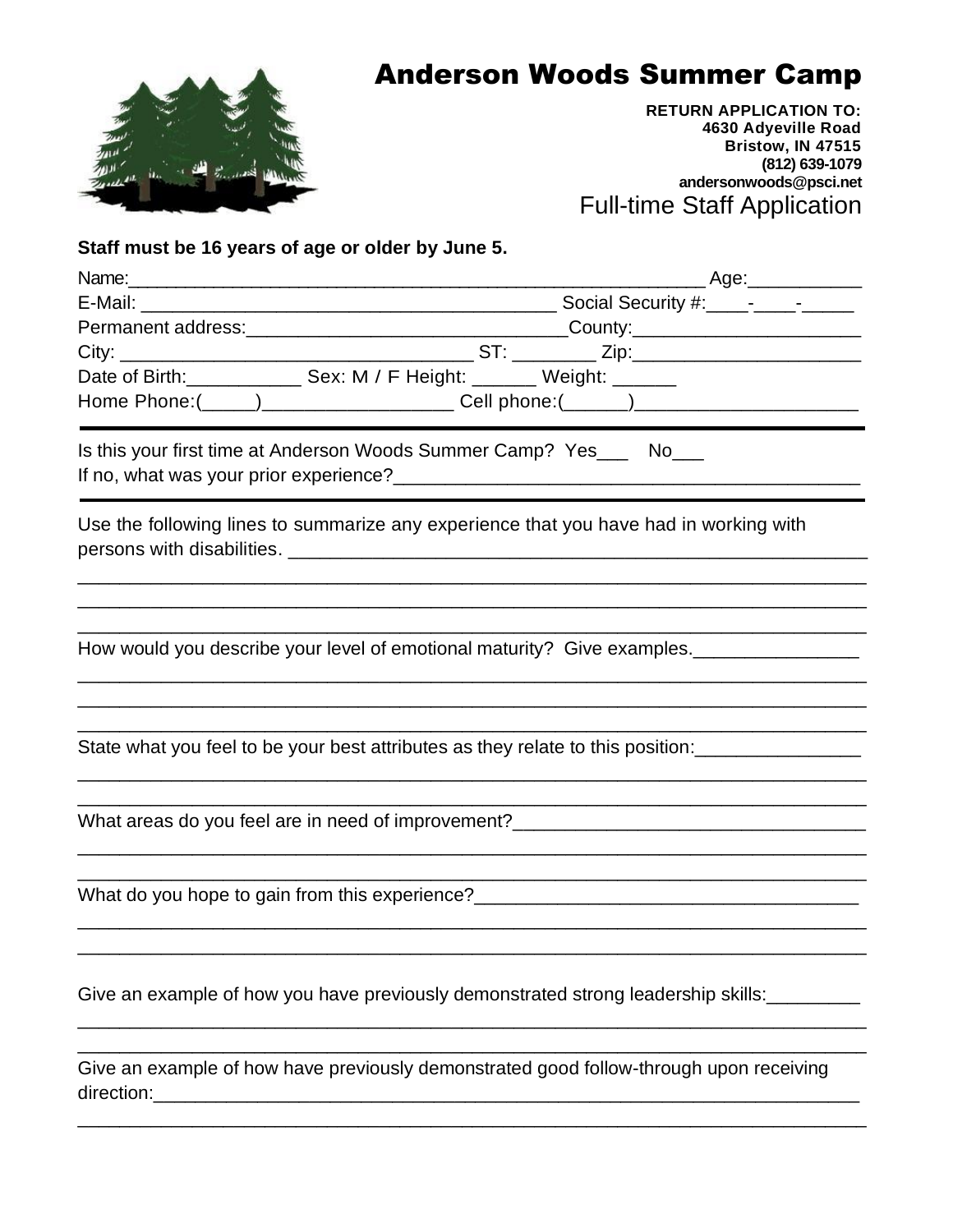What prior experience, if any, do you have working outdoors in the heat, for extended periods of time?\_\_\_\_\_\_\_\_\_\_\_\_\_\_\_\_\_\_\_\_\_\_\_\_\_\_\_\_\_\_\_\_\_\_\_\_\_\_\_\_\_\_\_\_\_\_\_\_\_\_\_\_\_\_\_\_\_\_\_\_\_

\_\_\_\_\_\_\_\_\_\_\_\_\_\_\_\_\_\_\_\_\_\_\_\_\_\_\_\_\_\_\_\_\_\_\_\_\_\_\_\_\_\_\_\_\_\_\_\_\_\_\_\_\_\_\_\_\_\_\_\_\_\_\_\_\_\_\_\_\_\_\_\_\_

What special talents do you possess that would be of benefit in this position:\_\_\_\_\_\_\_\_\_\_\_\_

| copy of current certification card). |        |                                                                            |                                                                                                                                                                                | Are you currently CPR & first-aid certified? No___ Yes___, date of certification__/__/__<br>(All full time staff are required to attain CPR and first-aid certification prior to start of staff training. If currently certified, please attach |
|--------------------------------------|--------|----------------------------------------------------------------------------|--------------------------------------------------------------------------------------------------------------------------------------------------------------------------------|-------------------------------------------------------------------------------------------------------------------------------------------------------------------------------------------------------------------------------------------------|
|                                      |        |                                                                            |                                                                                                                                                                                |                                                                                                                                                                                                                                                 |
|                                      |        | asked to provide a letter from your physician verifying medical necessity. |                                                                                                                                                                                | Do you have any special dietary restrictions? No___ Yes__ If given the position, you will be                                                                                                                                                    |
|                                      |        |                                                                            | Give three references including one of your past or current H.S. or college instructors:                                                                                       |                                                                                                                                                                                                                                                 |
|                                      |        |                                                                            |                                                                                                                                                                                |                                                                                                                                                                                                                                                 |
|                                      |        |                                                                            |                                                                                                                                                                                | Name: Phone #: Phone #: Phone #: Phone #: Phone #: Phone #: Relation to applicant:                                                                                                                                                              |
|                                      |        |                                                                            |                                                                                                                                                                                | Name: Phone #: Phone #: Phone #: Phone #: Phone #: Phone #: Relation to applicant:                                                                                                                                                              |
|                                      |        |                                                                            |                                                                                                                                                                                |                                                                                                                                                                                                                                                 |
| Name: $\frac{1}{2}$                  |        |                                                                            |                                                                                                                                                                                |                                                                                                                                                                                                                                                 |
|                                      |        |                                                                            |                                                                                                                                                                                |                                                                                                                                                                                                                                                 |
| sizes.                               |        |                                                                            |                                                                                                                                                                                | Please indicate your t-shirt/polo shirt size by checking the appropriate spot. All sizes are adult                                                                                                                                              |
| Small                                | Medium | Large                                                                      | XL —                                                                                                                                                                           | XXL                                                                                                                                                                                                                                             |
|                                      |        | If you are 18 years or older please fill out the following.                |                                                                                                                                                                                |                                                                                                                                                                                                                                                 |
|                                      |        |                                                                            | As part of my application to Anderson Woods, Inc. as a staff member, I hereby give my<br>permission for them to run my drivers' license record (MVR) and my back ground check. |                                                                                                                                                                                                                                                 |
|                                      |        |                                                                            |                                                                                                                                                                                |                                                                                                                                                                                                                                                 |
|                                      |        |                                                                            |                                                                                                                                                                                |                                                                                                                                                                                                                                                 |
|                                      |        |                                                                            |                                                                                                                                                                                |                                                                                                                                                                                                                                                 |
|                                      |        |                                                                            |                                                                                                                                                                                |                                                                                                                                                                                                                                                 |
|                                      |        |                                                                            |                                                                                                                                                                                |                                                                                                                                                                                                                                                 |

| $Paramanant \Delta$<br>------ |                          |  |
|-------------------------------|--------------------------|--|
| City                          | $\overline{\phantom{a}}$ |  |